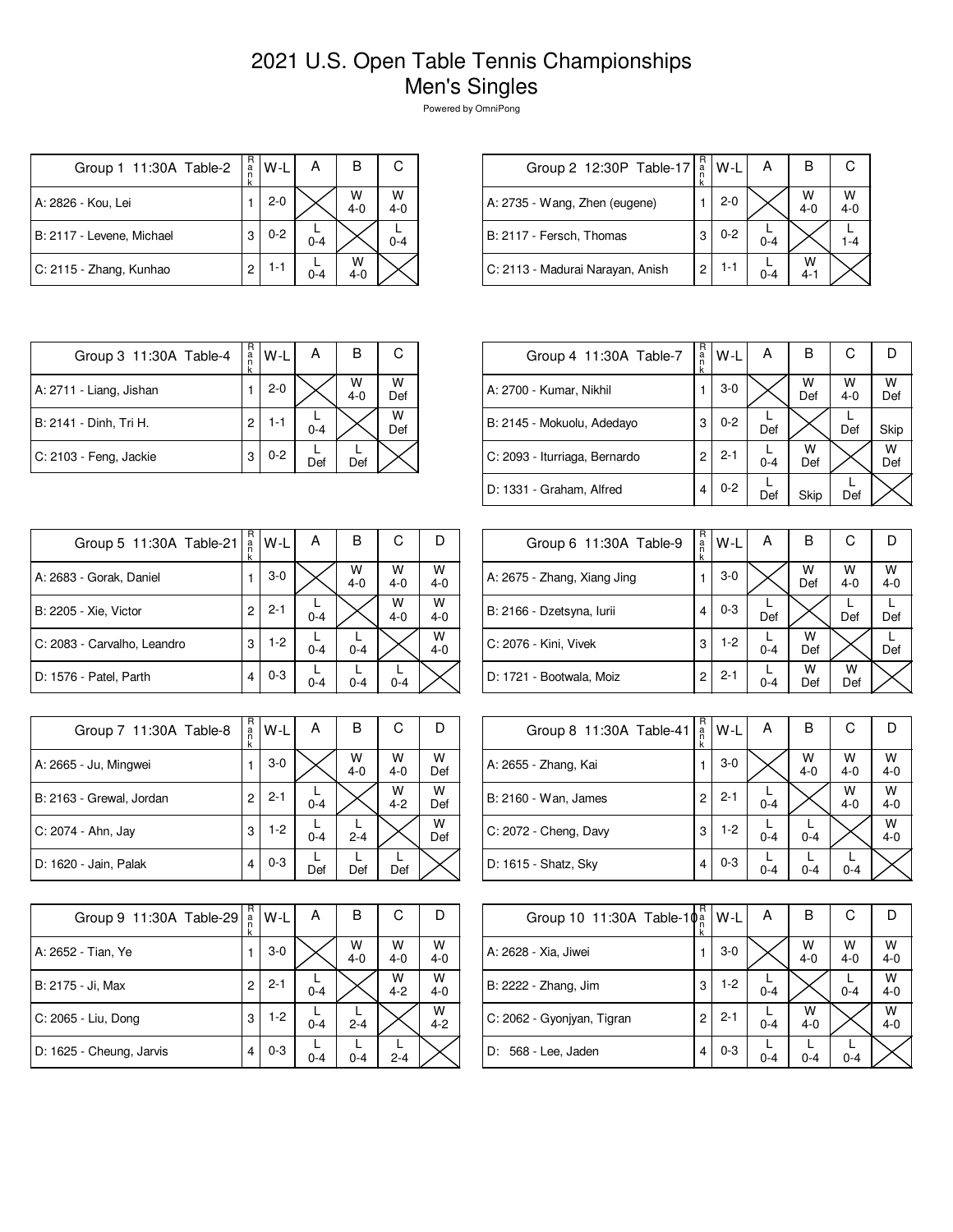| Group 11 11:30A Table-11  | R<br>a<br>n<br>k | W-L     | А       | в            | С            |              |
|---------------------------|------------------|---------|---------|--------------|--------------|--------------|
| A: 2625 - Liu, Dan        |                  | $3-0$   |         | W<br>$4 - 1$ | W<br>$4 - 0$ | W<br>$4 - 0$ |
| B: 2180 - Timsuwan, Sakda | 2                | $2 - 1$ | $1 - 4$ |              | W<br>$4 - 0$ | W<br>$4 - 0$ |
| C: 2053 - Hejazi, Alireza | 3                | $1-2$   | $0 - 4$ | $0 - 4$      |              | w<br>$4 - 3$ |
| D: 1651 - Xu, Yuecheng    |                  | $0 - 3$ | $0 - 4$ | $0 - 4$      | $3 - 4$      |              |

| Group 12 11:30A Table-12 <sup>a</sup> | R | W-L     | Α        | в            | С       |              |
|---------------------------------------|---|---------|----------|--------------|---------|--------------|
| A: 2604 - Wei, Dianren                | 4 | $0 - 3$ |          | Def          | Def     | Def          |
| B: 2181 - Riabokoniev, Ruslan         | 2 | $2 - 1$ | W<br>Def |              | $1 - 4$ | W<br>$4 - 0$ |
| C: 2053 - Yamato, Adachi              |   | $3-0$   | W<br>Def | w<br>$4 - 1$ |         | W<br>$4 - 0$ |
| D: 1722 - Mann, Jonathan              | 3 | $1-2$   | w<br>Def | $0 - 4$      | $0 - 4$ |              |

| Group 13 11:30A Table-18 <sup>a</sup> | R | W-L     | А       | в            | С            |              |
|---------------------------------------|---|---------|---------|--------------|--------------|--------------|
| A: 2589 - Zheng, Pu                   |   | $3-0$   |         | W<br>$4 - 0$ | W<br>$4 - 0$ | W<br>$4 - 1$ |
| B: 2193 - Hayes, Donald B.            | 3 | $1-2$   | $0 - 4$ |              | W<br>$4 - 1$ | $0 - 4$      |
| C: 2035 - Au, Kenny                   | 4 | $0 - 3$ | $0 - 4$ | $1 - 4$      |              | $0 - 4$      |
| D: 1734 - Guo, Kevin                  | 2 | $2 - 1$ | $1 - 4$ | w<br>$4-0$   | w<br>$4 - 0$ |              |

| Group 15 11:30A Table-1\$ <sup>a</sup> | R<br>k | W-L     | Α       | В            | С        |              |
|----------------------------------------|--------|---------|---------|--------------|----------|--------------|
| A: 2572 - Ranasingha, Udaya            |        | $3-0$   |         | W<br>$4 - 0$ | W<br>Def | W<br>$4 - 0$ |
| B: 2200 - Zyworonek, Patryk            | 2      | $2 - 1$ | $0 - 4$ |              | W<br>Def | W<br>$4 - 0$ |
| C: 2031 - Tang, Alan                   | 4      | $0 - 3$ | Def     | Def          |          | Def          |
| D: 592 - Kidahashi, Hitoki             | 3      | $1-2$   | $0 - 4$ | $0 - 4$      | w<br>Def |              |

| Group 17 11:30A Table-17 <sup>a</sup> | R<br>k | W-L     | А       | в        | С            |              |
|---------------------------------------|--------|---------|---------|----------|--------------|--------------|
| A: 2500 - Villalta Garcia, Oscar      |        | $3-0$   |         | W<br>Def | W<br>$4 - 0$ | W<br>$4 - 0$ |
| B: 2202 - Shahnazari, Robert          |        | $0 - 3$ | Def     |          | Def          | Def          |
| C: 2005 - Dai, Zhenyang               | 3      | $1-2$   | $0 - 4$ | w<br>Def |              | $0 - 4$      |
| 886 - Ham, Jooseong<br>D:             | 2      | $2 - 1$ | $0 - 4$ | w<br>Def | w<br>$4 - 0$ |              |

| Group 19 11:30A Table-19 <sup>a</sup> | R | W-L     | А       | в            | С            |          |
|---------------------------------------|---|---------|---------|--------------|--------------|----------|
| A: 2483 - Si, Zhigao                  |   | $3-0$   |         | W<br>$4 - 0$ | W<br>$4 - 0$ | w<br>Def |
| B: 2147 - Sanaoubar, Mazen            | 2 | $2 - 1$ | $0 - 4$ |              | W<br>$4 - 0$ | w<br>Def |
| C: 1969 - Hsu, Brandon                | 3 | $1-2$   | $0 - 4$ | $0 - 4$      |              | W<br>Def |
| D: 1004 - Nguyen, Cody                | 4 | $0 - 3$ | Def     | Def          | Def          |          |

| Group 14 11:30A Table-14 <sup>a</sup> | R<br>k | W-L     | A       | в            | С            |              |
|---------------------------------------|--------|---------|---------|--------------|--------------|--------------|
| A: 2581 - Wang, Zhe                   |        | $3-0$   |         | w<br>$4 - 0$ | W<br>$4 - 1$ | W<br>$4 - 1$ |
| B: 2287 - David, Paul                 | 3      | $1-2$   | $0 - 4$ |              | Def          | W<br>$4 - 0$ |
| C: 2027 - Griffin, Gabriel            | 2      | $2 - 1$ | $1 - 4$ | w<br>Def     |              | W<br>$4 - 2$ |
| D: 1728 - Bavly, Larry                | 4      | $0 - 3$ | $1 - 4$ | $0 - 4$      | $2 - 4$      |              |

| Group 16 11:30A Table-1 $\phi_n^a$ | R | W-L     | Α       | в            | С            |              |
|------------------------------------|---|---------|---------|--------------|--------------|--------------|
| A: 2541 - Zhang, Tianrui           |   | $3-0$   |         | W<br>$4 - 0$ | W<br>$4 - 0$ | W<br>$4 - 0$ |
| B: 2201 - Sun, Robert              | 2 | $2 - 1$ | $0 - 4$ |              | W<br>$4 - 0$ | W<br>$4 - 0$ |
| C: 1993 - Levin, Michael           | 3 | $1-2$   | $0 - 4$ | $0 - 4$      |              | W<br>$4 - 0$ |
| D: 1247 - Stambuk, Marko           | 4 | $0 - 3$ | $0 - 4$ | 0-4          | $0 - 4$      |              |

| Group 18 11:30A Table-18 <sup>a</sup> | R | W-L     | А       | в        | С            |              |
|---------------------------------------|---|---------|---------|----------|--------------|--------------|
| A: 2484 - Avvari, Krishnateja         |   | $3-0$   |         | W<br>Def | W<br>$4 - 0$ | W<br>$4 - 0$ |
| B: 2204 - Xu, David                   | 4 | $0 - 3$ | Def     |          | Def          | Def          |
| C: 1987 - Ruan, Tom                   | 2 | $2 - 1$ | $0 - 4$ | w<br>Def |              | W<br>$4 - 0$ |
| D: 1342 - Ung, Thierry                | 3 | $1-2$   | $0 - 4$ | w<br>Def | $0 - 4$      |              |

| Group 20 11:30A Table-2 $\phi_n^{\alpha}$ | R | W-L     | А       | В            | С            |              |
|-------------------------------------------|---|---------|---------|--------------|--------------|--------------|
| A: 2481 - Sareen, Aditya                  |   | $3-0$   |         | W<br>$4 - 0$ | W<br>$4 - 0$ | W<br>$4 - 0$ |
| B: 2213 - Liu, Ethan                      | 2 | $2 - 1$ | $0 - 4$ |              | W<br>$4 - 1$ | W<br>$4 - 0$ |
| C: 1971 - Lin, Henry                      | 4 | $0 - 3$ | $0 - 4$ | $1 - 4$      |              | $2 - 4$      |
| D: 1737 - Sharma, Gaurav                  | 3 | $1-2$   | $0 - 4$ | $0 - 4$      | w<br>$4 - 2$ |              |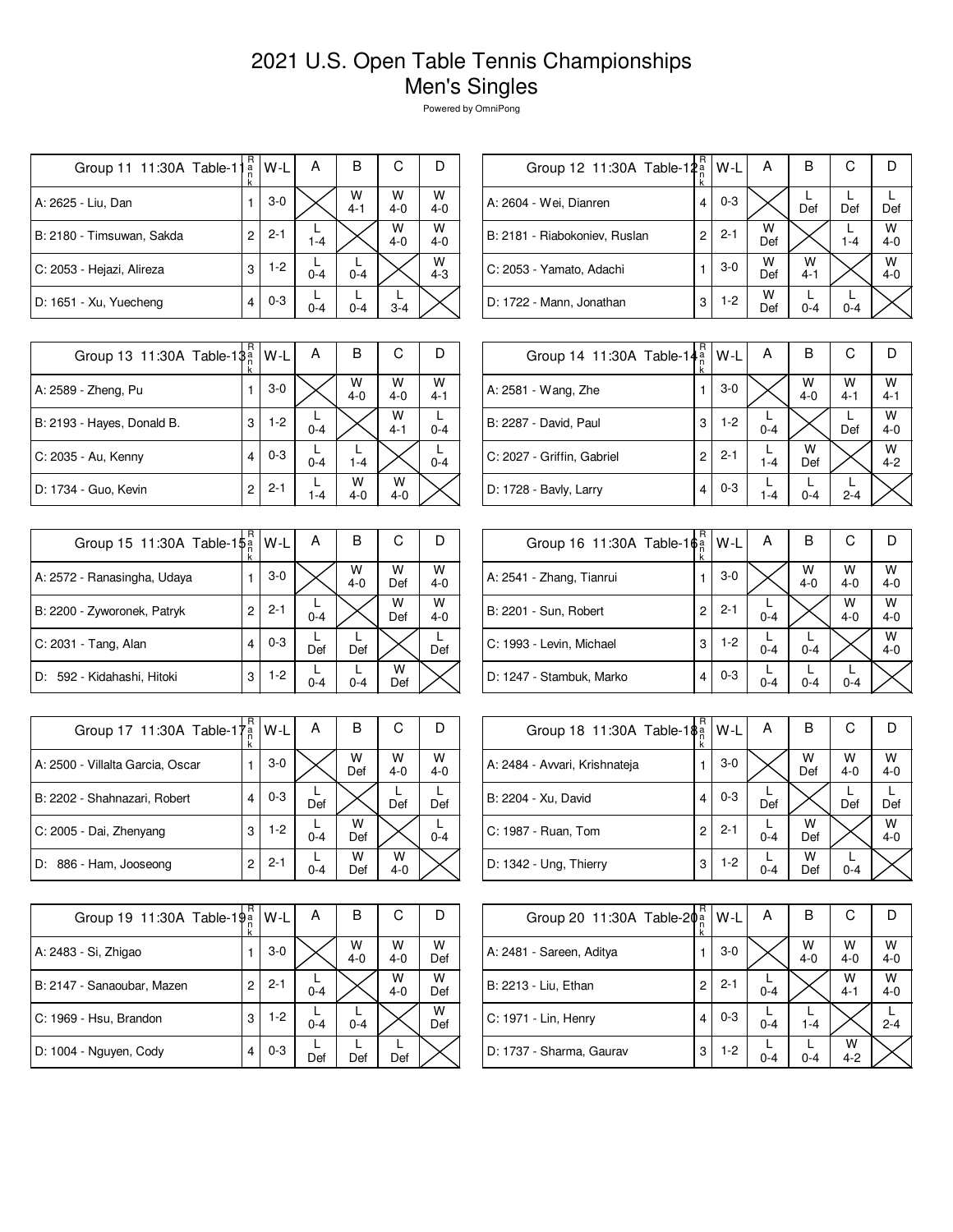| Group 21 12:30P Table-4     | R<br>a         | W-L     | А       | В            | С            |
|-----------------------------|----------------|---------|---------|--------------|--------------|
| A: 2472 - Tran, Daniel      |                | $2 - 0$ |         | W<br>$4 - 0$ | W<br>$4 - 0$ |
| B: 2219 - Therriault, James | $\overline{c}$ | 1-1     | $0 - 4$ |              | W<br>$4 - 1$ |
| C: 1993 - Kraut, Mark       | 3              | $0 - 2$ | $0 - 4$ | $1 - 4$      |              |

| Group 22 11:30A Table-22a     | R | W-L     | А       | в            | С        | D        |
|-------------------------------|---|---------|---------|--------------|----------|----------|
| A: 2469 - Tsao, Darryl        |   | $3-0$   |         | W<br>$4 - 0$ | W<br>Def | W<br>Def |
| B: 2177 - Mojaverian, Parviz  | 2 | $2 - 1$ | $0 - 4$ |              | W<br>Def | w<br>Def |
| C: 1988 - Lupulesku, Lorencio | 3 | $0 - 2$ | Def     | Def          |          | Skip     |
| D: 1198 - Dong, Bo            | 4 | $0 - 2$ | Def     | Def          | Skip     |          |
|                               |   |         |         |              |          |          |

| Group 23 11:30A Table-2\$ <sup>a</sup> | R | l W-L   | А       | В            | С            |              |
|----------------------------------------|---|---------|---------|--------------|--------------|--------------|
| A: 2468 - Wang, Jihai                  |   | $3-0$   |         | W<br>$4 - 0$ | W<br>$4 - 0$ | $W$<br>4-0   |
| B: 2280 - Ye, Zelin                    | 2 | $2 - 1$ | $0 - 4$ |              | W<br>$4 - 0$ | W<br>$4 - 0$ |
| C: 1945 - Martin, Ryan                 | 3 | $1-2$   | $0 - 4$ | $0 - 4$      |              | W<br>$4 - 0$ |
| D: 1396 - Yeon, Alan                   |   | $0 - 3$ | $0 - 4$ | $0 - 4$      | $0 - 4$      |              |

|                                        | R |         |         |              |              |              |
|----------------------------------------|---|---------|---------|--------------|--------------|--------------|
| Group 25 11:30A Table-2\$ <sup>a</sup> | k | W-L     | А       | в            | С            |              |
| A: 2450 - Godhwani, Aditya             |   | $3-0$   |         | W<br>$4 - 1$ | W<br>$4 - 1$ | W<br>$4 - 0$ |
| B: 2225 - Mak, Joshua                  | 2 | $2 - 1$ | $1 - 4$ |              | W<br>$4 - 0$ | W<br>$4 - 0$ |
| C: 1928 - Ma, Yi                       | 3 | $1-2$   | $1 - 4$ | $0 - 4$      |              | W<br>$4 - 0$ |
| D: 1347 - Potereiko, Scott             | 4 | $0 - 3$ | $0 - 4$ | $0 - 4$      | $0 - 4$      |              |

| Group 27 11:30A Table-27 <sup>a</sup> | R | W-L     | A       | в            | С            |              |
|---------------------------------------|---|---------|---------|--------------|--------------|--------------|
| A: 2441 - Wang, Zexuan                |   | $3-0$   |         | W<br>$4 - 3$ | w<br>$4 - 0$ | W<br>$4 - 0$ |
| B: 2238 - Chiu, Hin                   |   | $2 - 1$ | $3 - 4$ |              | W<br>$4 - 0$ | W<br>$4 - 0$ |
| C: 1902 - Wu, James                   | 3 | 1-2     | $0 - 4$ | $0 - 4$      |              | W<br>$4 - 1$ |
| D: 1500 - Wei, Dongming               |   | $0 - 3$ | $0 - 4$ | $0 - 4$      | $1 - 4$      |              |

| Group 29 11:30A Table-6      | R<br>ă | W-L     | А        | в       | С            |
|------------------------------|--------|---------|----------|---------|--------------|
| A: 2409 - Lu, Guo Hui        | 3      | $0 - 2$ |          | Def     | Def          |
| B: 2246 - Yu, Thomas Pok-Yin |        | $2 - 0$ | W<br>Def |         | w<br>$4 - 1$ |
| C: 1769 - Lee, Wenjin        | 2      | $1 - 1$ | w<br>Def | $1 - 4$ |              |

| Group 24 11:30A Table-24 <sup>a</sup> | R | W-L     | А            | в       | C            |              |
|---------------------------------------|---|---------|--------------|---------|--------------|--------------|
| A: 2461 - Zarehbin, Aziz              | 2 | $2 - 1$ |              | $3 - 4$ | W<br>$4 - 0$ | W<br>$4 - 1$ |
| B: 2226 - Desmeules, Joakim           |   | $3-0$   | W<br>$4 - 3$ |         | W<br>$4 - 1$ | w<br>$4 - 0$ |
| C: 1947 - Feng, Da Liang              | 3 | $1-2$   | $0 - 4$      | $1 - 4$ |              | W<br>$4 - 0$ |
| D: 1400 - Prinz, Erwin Josef          | 4 | $0 - 3$ | $1 - 4$      | $0 - 4$ | $0 - 4$      |              |

| Group 26 11:30A Table-2 $\frac{5}{9}$ | R | W-L     | A       | в            | С            |              |
|---------------------------------------|---|---------|---------|--------------|--------------|--------------|
| A: 2449 - Knight, Tyrese              |   | $3-0$   |         | W<br>$4 - 0$ | W<br>$4 - 0$ | W<br>$4 - 0$ |
| B: 2245 - Moreno Rivera, Steven       | 2 | $2 - 1$ | $0 - 4$ |              | W<br>$4 - 1$ | w<br>$4 - 0$ |
| C: 1907 - Choi, Seungki               | 3 | $1-2$   | $0 - 4$ | $1 - 4$      |              | W<br>$4 - 0$ |
| D: 1483 - Xiao, Kenan                 | 4 | $0 - 3$ | 0-4     | $0 - 4$      | $0 - 4$      |              |

| Group 28 11:30A Table-2\$ <sup>2</sup> | R | $W-L$   | А       | В            | С            |              |
|----------------------------------------|---|---------|---------|--------------|--------------|--------------|
| A: 2431 - Zarehbin, Kai                |   | $3-0$   |         | W<br>$4 - 0$ | W<br>$4 - 0$ | w<br>$4 - 0$ |
| B: 2248 - Lu, Changbo                  | 2 | $2 - 1$ | $0 - 4$ |              | W<br>$4 - 1$ | W<br>$4 - 0$ |
| C: 1851 - Duran, Misael                | 3 | $1-2$   | $0 - 4$ | $1 - 4$      |              | w<br>$4 - 1$ |
| D: 1503 - Du Plessis, Michael          | 4 | $0 - 3$ | $0 - 4$ | $0 - 4$      | $1 - 4$      |              |

| Group 30 11:30A Table-30 <sup>a</sup> | R | W-L     | А       | B            | С            | Ð            |
|---------------------------------------|---|---------|---------|--------------|--------------|--------------|
| A: 2408 - Yu, Di                      |   | $3-0$   |         | W<br>$4 - 1$ | W<br>$4 - 0$ | W<br>$4 - 0$ |
| B: 2253 - Shodhan, Shashin            | 2 | $2 - 1$ | $1 - 4$ |              | W<br>$4 - 0$ | w<br>$4 - 0$ |
| C: 1869 - Stoyanov, Tim               | 4 | $0 - 3$ | $0 - 4$ | $0 - 4$      |              | $0 - 4$      |
| D:<br>0 - Ardito, Angelo              | 3 | $1-2$   | $0 - 4$ | $0 - 4$      | W<br>$4 - 0$ |              |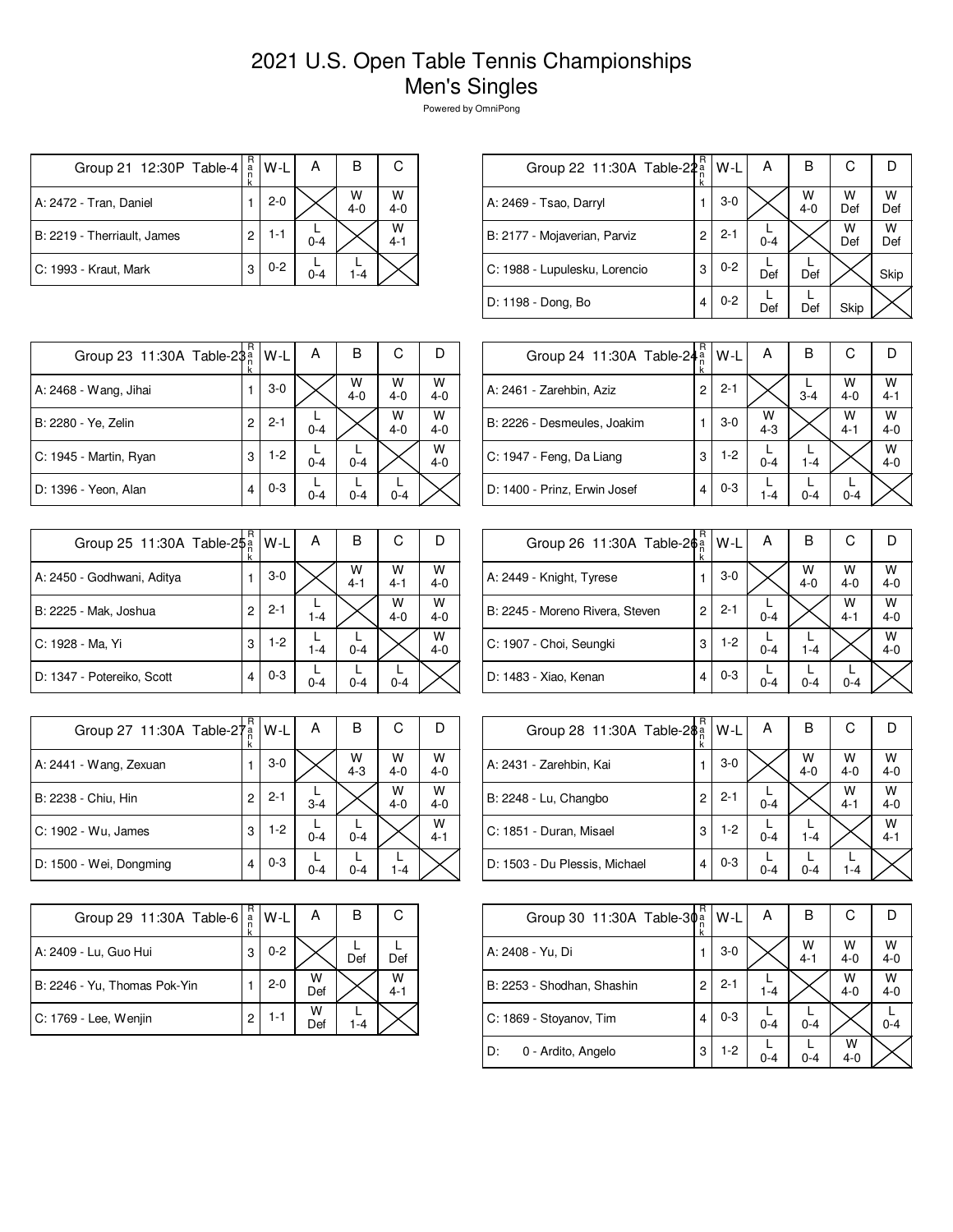| Group 31 11:30A Table-31     | R<br>a<br>n | W-L     | Α       | в            | С            |          |
|------------------------------|-------------|---------|---------|--------------|--------------|----------|
| A: 2377 - Qi, Paul Zhenyu    |             | $3-0$   |         | W<br>$4 - 2$ | W<br>$4 - 1$ | W<br>Def |
| B: 2257 - Au, Kevin Duong    | 2           | $2 - 1$ | $2 - 4$ |              | W<br>$4 - 0$ | W<br>Def |
| C: 1836 - Rayanfar, Aryan    | 3           | $1 - 2$ | $1 - 4$ | $0 - 4$      |              | W<br>Def |
| 0 - Jabir Banuri, Syed<br>D: |             | $0 - 3$ | Def     | Def          | Def          |          |

| R | W-L                       | Α       | в        | С            |              |
|---|---------------------------|---------|----------|--------------|--------------|
|   | $3-0$                     |         | W<br>Def | w<br>$4 - 0$ | W<br>$4 - 1$ |
| 4 | $0 - 3$                   | Def     |          | Def          | Def          |
| 3 | $1-2$                     | $0 - 4$ | w<br>Def |              | $0 - 4$      |
| 2 | $2 - 1$                   | 1-4     | w<br>Def | w<br>$4 - 0$ |              |
|   | Group 32 11:30A Table-32a |         |          |              |              |

| Group 33 11:30A Table-3\$   | R<br>ĸ | $W-L$   | A       | В            | С            |              |
|-----------------------------|--------|---------|---------|--------------|--------------|--------------|
| A: 2359 - Huang, Leo        |        | $3-0$   |         | W<br>$4 - 1$ | W<br>$4 - 1$ | W<br>Def     |
| B: 2257 - Yu, James         | 2      | $2 - 1$ | $1 - 4$ |              | W<br>Def     | W<br>$4 - 2$ |
| C: 1801 - Ley, Dylan Joshua | 3      | $1-2$   | $1 - 4$ | Def          |              | W<br>Def     |
| D:<br>0 - Radovic, Filip    | 4      | $0 - 3$ | Def     | $2 - 4$      | Def          |              |

| Group 35 11:30A Table-3\$ <sup>a</sup> | R | W-L     | Α            | в            | С            |         |
|----------------------------------------|---|---------|--------------|--------------|--------------|---------|
| A: 2348 - Lee, Ronald                  | 3 | $1-2$   |              | Def          | w<br>$4 - 0$ | $0 - 4$ |
| B: 2267 - Jia, Ziwen                   | 2 | $2 - 1$ | W<br>Def     |              | W<br>$4 - 0$ | $1 - 4$ |
| C: 1819 - Dreano, Daniel               | 4 | $0 - 3$ | $0 - 4$      | $0 - 4$      |              | $2 - 4$ |
| 0 - Abouelkheir, Eyad<br>D:            |   | $3-0$   | w<br>$4 - 0$ | w<br>$4 - 1$ | w<br>$4 - 2$ |         |

| Group 37 11:30A Table-37          | 'a<br>n<br>k | W-L   | А       | в            | С            |              |
|-----------------------------------|--------------|-------|---------|--------------|--------------|--------------|
| A: 2332 - Perez, Gabriel          |              | $3-0$ |         | W<br>$4 - 0$ | W<br>$4 - 0$ | W<br>$4 - 1$ |
| B: 1781 - Nguyen, Steven Thanhtan | 3            | $1-2$ | $0 - 4$ |              | W<br>$4 - 2$ | $1 - 4$      |
| C: 1727 - Martin, Irvin           | 2            | $1-2$ | $0 - 4$ | $2 - 4$      |              | W<br>$4 - 0$ |
| D:<br>0 - Li, Zonggang            | 4            | $1-2$ | $1 - 4$ | w<br>$4 - 1$ | $0 - 4$      |              |

| Group 39 11:30A Table-39 <sup>a</sup> | R | W-L     | А       | в            | С        | D            |
|---------------------------------------|---|---------|---------|--------------|----------|--------------|
| A: 2302 - Hu, Jonathan                |   | $3-0$   |         | W<br>$4 - 2$ | W<br>Def | W<br>$4 - 0$ |
| B: 2199 - Ruiz, Jeff                  | 2 | $2 - 1$ | $2 - 4$ |              | w<br>Def | W<br>$4 - 2$ |
| C: 1759 - Young, Marshall             |   | $0 - 3$ | Def     | Def          |          | Def          |
| 0 - Liang, Shengming<br>D:            | 3 | $1-2$   | $0 - 4$ | $2 - 4$      | w<br>Def |              |

| Group 34 11:30A Table-34 <sup>a</sup> | R | $W-L$   | Α       | B            | С            |          |
|---------------------------------------|---|---------|---------|--------------|--------------|----------|
| A: 2354 - Zhao, Boyun                 | 1 | $3-0$   |         | W<br>$4 - 1$ | W<br>$4 - 0$ | W<br>Def |
| B: 2264 - Wu, Ryan                    | 2 | $2 - 1$ | $1 - 4$ |              | W<br>$4 - 0$ | w<br>Def |
| C: 1823 - Ying, Curtis                | 3 | $1-2$   | $0 - 4$ | $0 - 4$      |              | W<br>Def |
| D:<br>0 - Shehzad, Umer               | 4 | $0 - 3$ | Def     | Def          | Def          |          |

| Group 36 11:30A Table-36 <sup>a</sup> | R<br>ĸ | W-L     | А       | в            | С            |          |
|---------------------------------------|--------|---------|---------|--------------|--------------|----------|
| A: 2336 - Cao, Andrew                 |        | $3-0$   |         | W<br>$4 - 2$ | W<br>$4 - 0$ | W<br>Def |
| B: 2267 - Rogers, Martin              | 2      | $2 - 1$ | $2 - 4$ |              | W<br>$4 - 0$ | w<br>Def |
| C: 1794 - Zeng, Xiangfei              | 3      | $1-2$   | $0 - 4$ | $0 - 4$      |              | W<br>Def |
| 0 - Alade, Femi<br>D:                 | 4      | $0 - 3$ | Def     | Def          | Def          |          |

|                            | R |         |         |              |              |              |
|----------------------------|---|---------|---------|--------------|--------------|--------------|
| Group 38 11:30A Table-3\$  |   | $W-L$   | Α       | в            | С            |              |
| A: 2322 - Martin, Simeon   |   | $3-0$   |         | w<br>$4 - 1$ | W<br>$4 - 0$ | W<br>$4 - 0$ |
| B: 2235 - Moraga, Victor   | 2 | $2 - 1$ | $1 - 4$ |              | W<br>$4 - 2$ | W<br>$4 - 1$ |
| C: 1825 - Cavazos, Anthony | 4 | $0 - 3$ | $0 - 4$ | $2 - 4$      |              | $2 - 4$      |
| D:<br>0 - Achhorner, Fritz | 3 | $1-2$   | $0 - 4$ | 1-4          | W<br>$4 - 2$ |              |

| Group 40 11:30A Table-40 <sup>a</sup> | R | $W-L$   | А        | в            | С            |         |
|---------------------------------------|---|---------|----------|--------------|--------------|---------|
| A: 2290 - Le Md, Tuan Dai             | 2 | $0 - 3$ |          | Def          | Def          | Def     |
| B: 2279 - Nie, Chulong                | 3 | $2 - 1$ | W<br>Def |              | w<br>$4 - 0$ | 1-4     |
| C: 1879 - Ross, Brendan               | 4 | $1-2$   | w<br>Def | $0 - 4$      |              | $0 - 4$ |
| D:<br>0 - Pizzi, Alessandro           |   | $3-0$   | W<br>Def | W<br>$4 - 1$ | W<br>$4 - 0$ |         |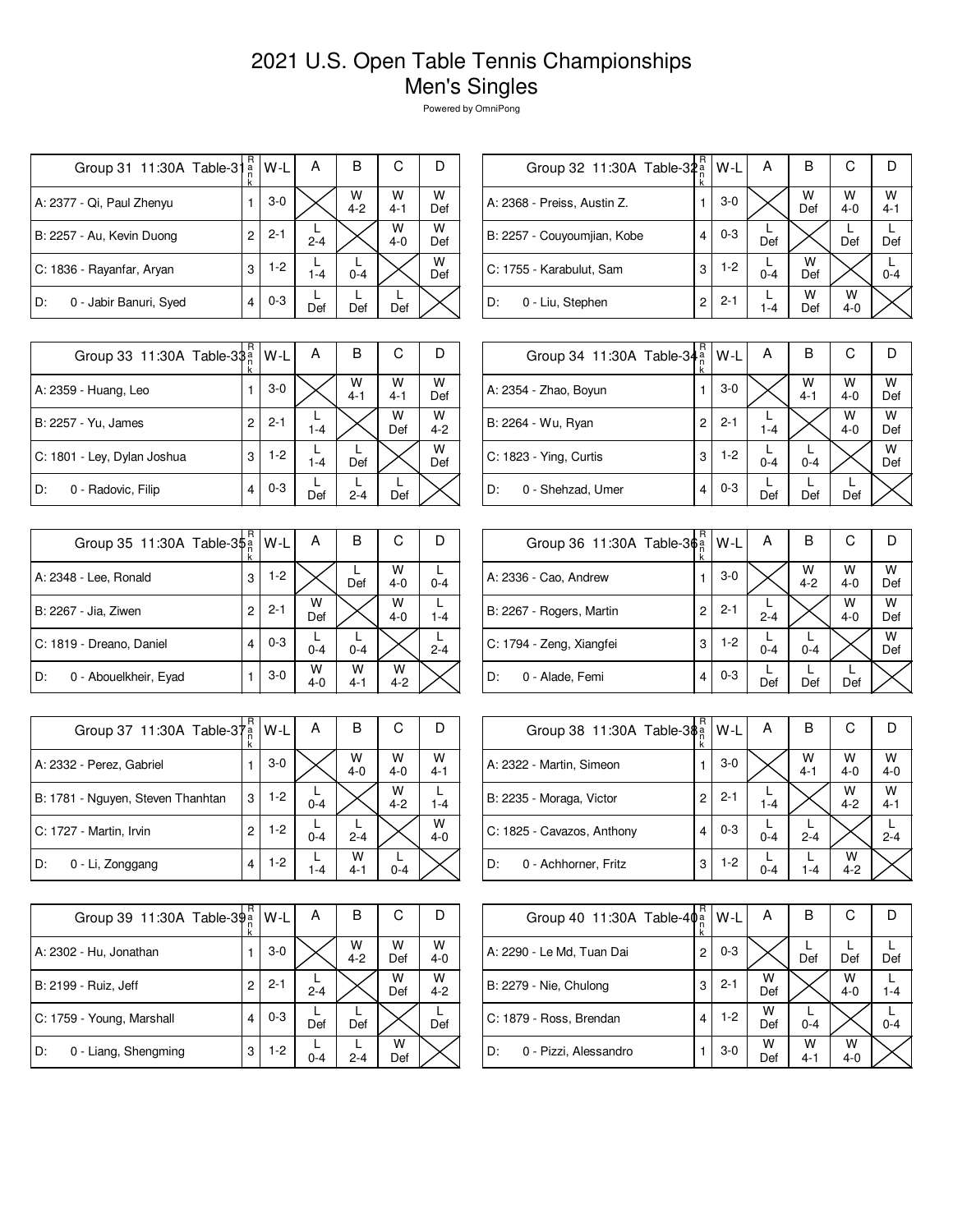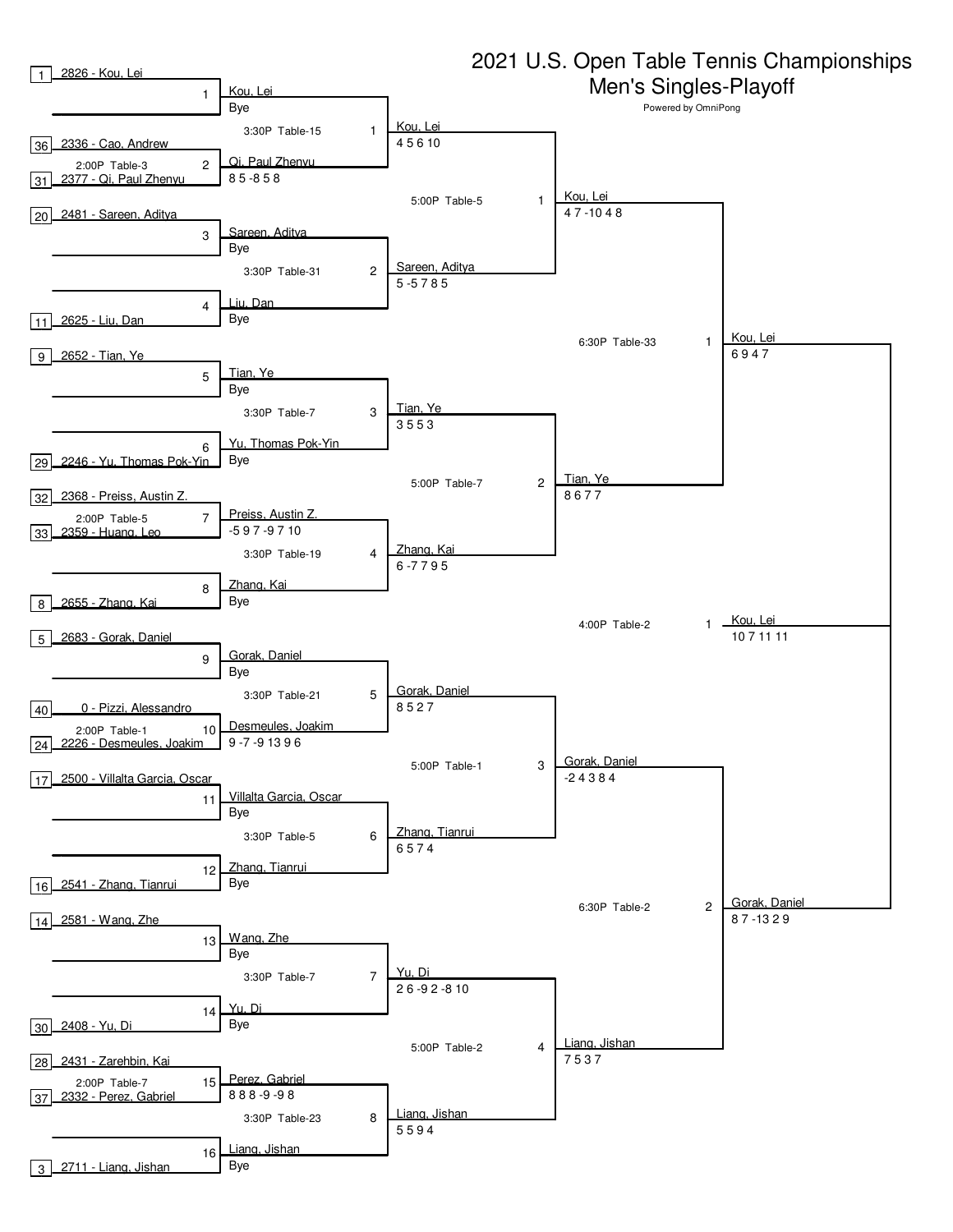